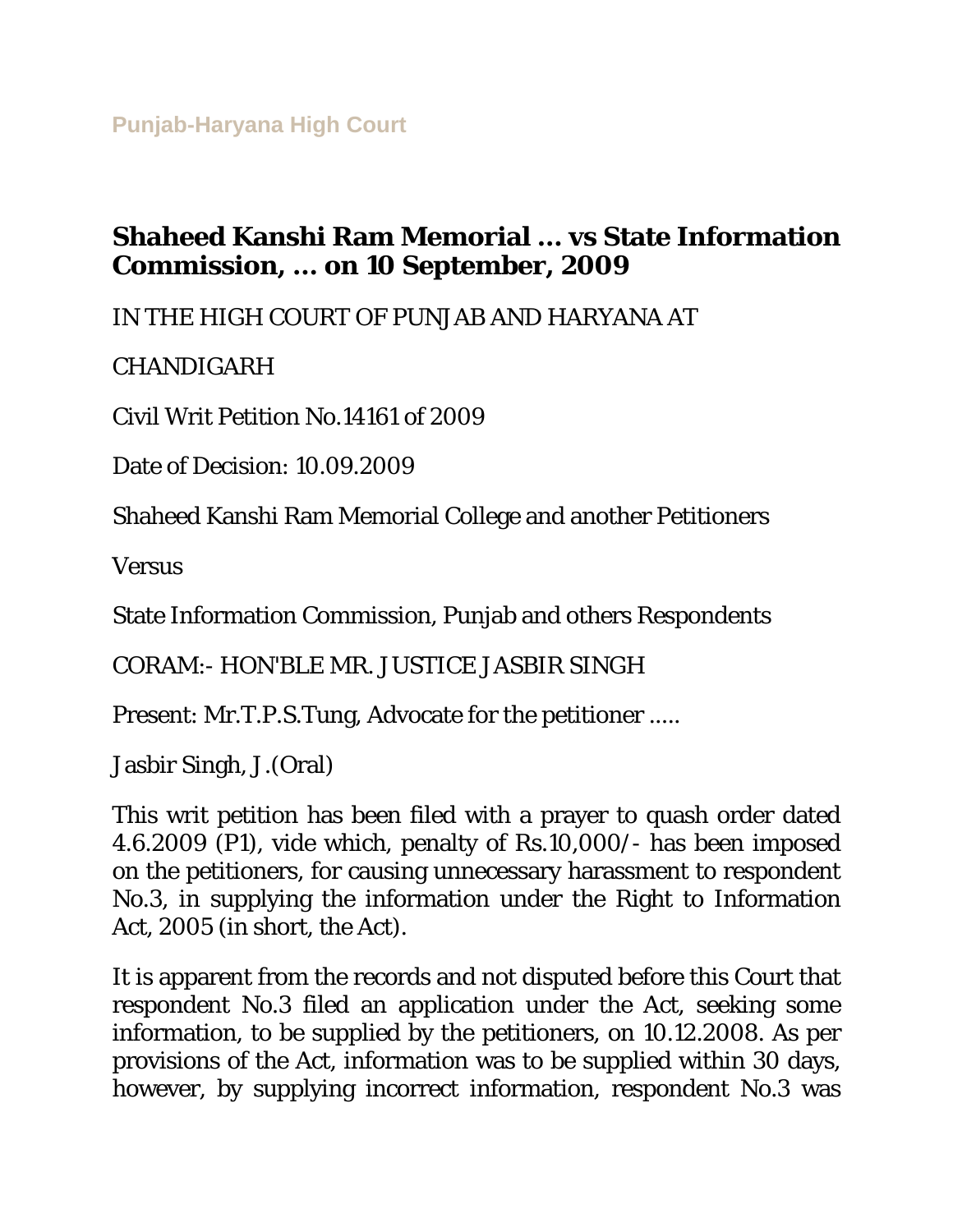forced to move a complaint before the State Information Commission, which gave a specific finding in its order dated 24.4.2009 that the information supplied was not complete. Relevant portion of order reads thus:- "2. The respondent has prepared the statement of CPF loan recoveries made by the SKRM college from the complainant's pay, in compliance with the directions of the Court dated Civil Writ Petition No.14161 of 2009 2 13.3.2009, and has sent it to the complainant. The complainant in her letter dated 24.4.2009, however, has pointed out various anomalies in the statement prepared by the respondent. The most important of these is the fact that in response to the complainant's letter No.7 dated 23.4.2009, the respondent had informed her consist exclusively of the recoveries of her CPF loan, whereas in the Court today, he has clarified that the deposited amounts are inclusive of the complainant's CPF contributions. Since the amounts deposited obviously did not match the figures representing deductions of the CPF loan, this error of the respondent created a lot of confusion in the complainant's mind and resulted in her suffering a great deal of mental harassment.

3. The second very important shortcoming in the manner in which the respondent has dealt with this case is his refusal and reluctance to give to the complainant part of the information for which she had applied on 12.2.2008, namely, "the details mentioning the dates on which the installments were deducted from my salary...." From the very beginning till even now, after a statement has been prepared by the respondent in compliance with the Courts orders, the respondent has not vein this information to the complainant leading to the suspicion that it is being deliberately suppressed.

4. There are other anomalies as well. Even after the commission directed the respondent to give the information to give the information in a clear and easily understandable form vide its orders dated 13.2.2009, sufficient care was not taken Civil Writ Petition No.14161 of 2009 3 by the respondent and in the statement provided to the complainant, there are errors in column 4 of page 2 thereof, which were corrected and initiated by the respondent in the Court."